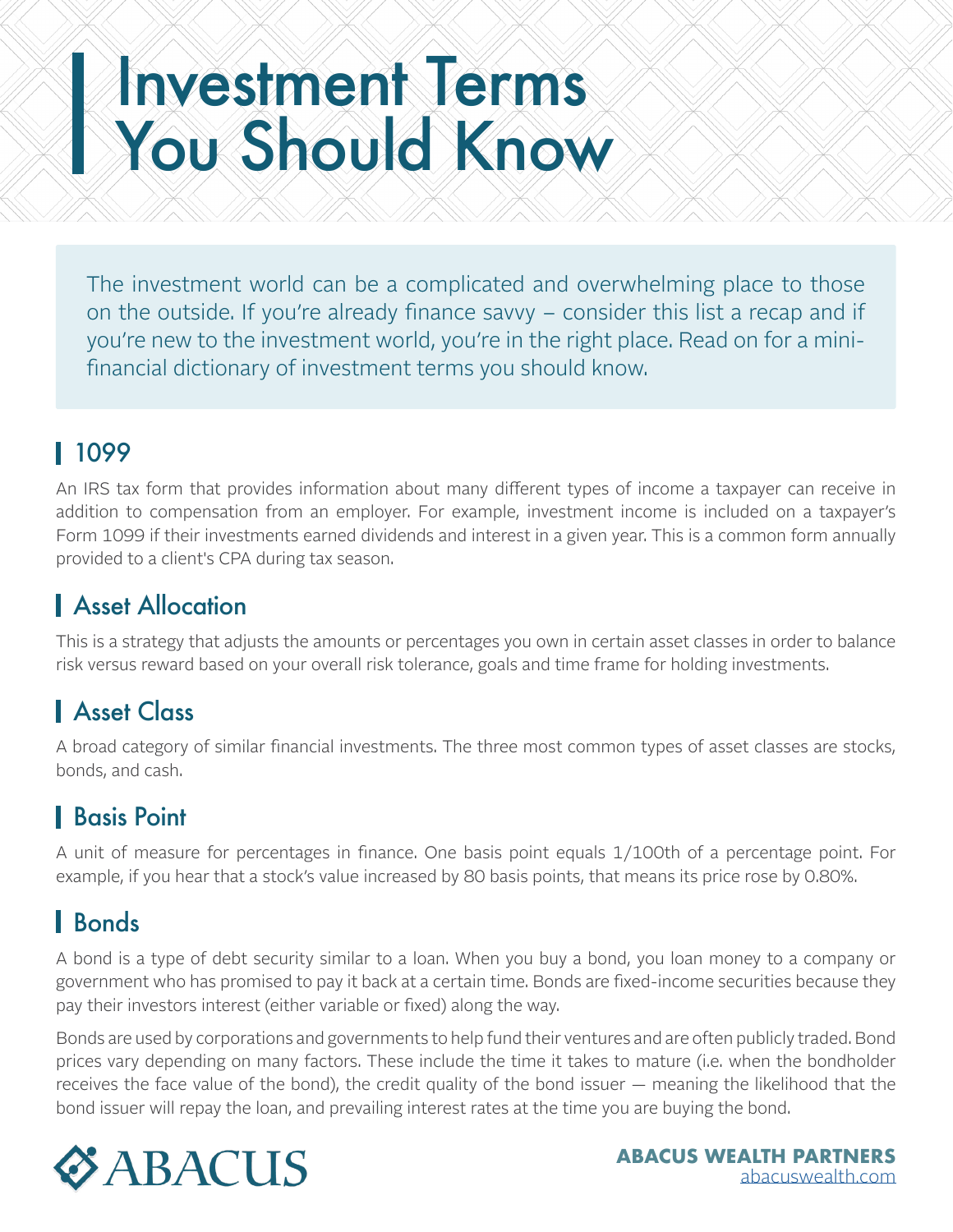# Investment Terms You Should Know

Bonds that pay higher interests to investors often have lower credit ratings, meaning a higher chance of default and longer maturity time frames. These types of bonds are known as high-yield bonds. You might also hear them called "junk bonds." The highest quality bonds have good credit ratings and are known as investment grade, and these are backed by the U.S. government or very stable companies.

Bonds tend to offer more moderate returns and risk when compared to stocks and can sometimes work in a portfolio to even out risk.

#### Capital Gains

A capital gain is the increase in your investment's value. For example, if you invested \$1,000 in the stock market and it grew to \$1,500, you would have a capital gain of \$500. If you sold that investment, you would have a realized capital gain of \$500. A realized capital gain happens when an asset is sold at a profit.

### Capital Gains Tax

When you sell an investment at a capital gain (i.e. profit), then your capital gain is taxed. For example, if you bought a stock 5 years ago for \$90 and sold it today for \$100, you would pay long-term capital gains tax on the \$10 profit (\$100 FMV (fair market value) – \$90 cost = \$10 capital gain). Capital gains tax applies to certain accounts. If that investment was in a non-retirement account and you held it for longer than a year, you would pay taxes on this gain at the capital gains rate (0%, 15%, or 20%) and the equivalent state tax rate. Holding an investment for longer than one year before selling it qualifies for federal long term capital gains treatment. If that investment was in a retirement account, then you would not pay taxes on the gain (this is why retirement accounts are called tax-free growth accounts).

#### Cost Basis

The purchase price for an investment. Investors pay taxes when they sell an asset at a profit, and only pay taxes on the gain, which is the positive difference between its current selling price and the original purchase price.

# Employer Match

An employer contribution to a company sponsored retirement plan, in which your employer contributes an amount to your plan equal to a specified percentage of your personal contribution. Your employer is essentially "matching" a portion of your contribution. If your employer provides a company match, you'll typically see language similar to this in your benefits handbook: We will match 50% of your personal contribution to your 401(k) up to 6% of your salary.

# Equity

This refers to a degree of ownership in an asset, such as a stock of a publicly traded company. Many times, financial advisors will refer to stocks as "equities" as a result.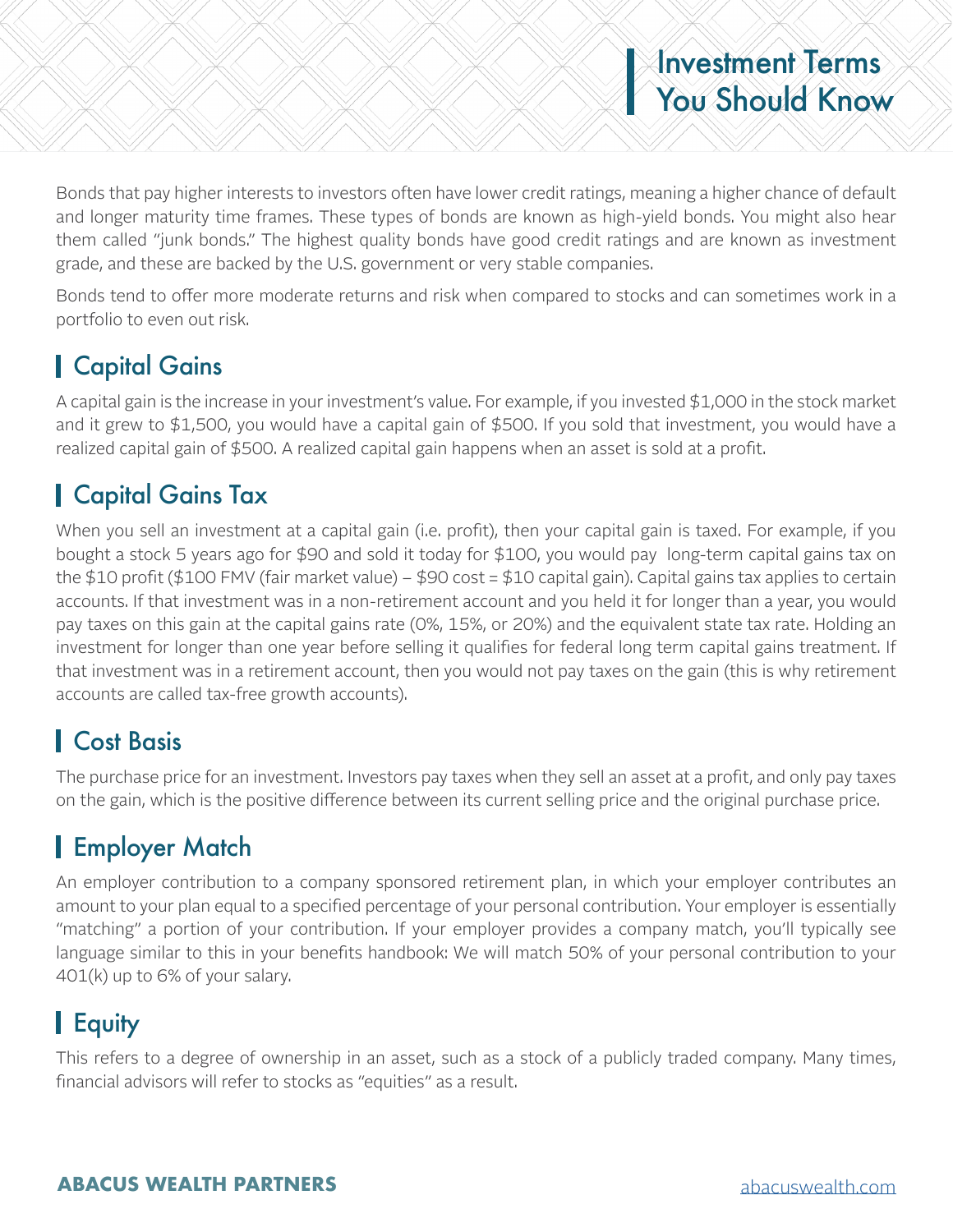#### Exchange Traded Funds (ETF)

An exchange traded fund (ETF) is similar to a mutual fund in that it pools together funds to purchase a set of stocks, bonds or securities. However it trades throughout the day instead of at the end of the day. The price of an ETF is determined throughout the day and they trade just like stocks.

Note: Most ETFs are passive in nature and therefore tend to come with lower internal expense ratios than similar mutual funds. Be sure to check the expense ratios of any mutual funds or ETFs you're investing in.

# **Fiduciary**

In our industry, a fiduciary is a trusted advisor who is legally obligated to place their client's best interests above their own. Abacus advisors are all fee-only fiduciaries. We don't earn money by trying to sell clients unnecessary investments or products that enrich our company. Our only concern is what is best for our clients. If your financial advisor is not a fiduciary, they are allowed to give you advice or sell you a product that doesn't necessarily benefit you, but enriches their own bottom line.

#### Fixed Income

This is an investment that pays the investor (or lender) fixed interest payments until maturity; when the investment matures, the investor is repaid the principal amount. Bonds are the most common type of fixed income investment and you might hear an advisor say "fixed income" when discussing your portfolio.

#### **I** Index Fund

An index fund is a type of mutual fund that invests to track the composition and performance of a particular market index. Let's say you wanted to track larger market indices like the S&P 500. By investing in an index fund designed to match the S&P 500, you could gain broad market exposure that removes some of the guesswork while keeping costs low (i.e. you don't face as many operating costs because your portfolio doesn't change as much, and the fund manager doesn't have to provide research on the companies in their fund.) Index funds can be used in passive investing, where instead of focusing on timing the market in the short-term, you take a longterm strategic approach towards the market.

#### **Market Capitalization**

The fair market value of all outstanding shares of a publicly traded company:

Large Cap Stock – Shares of publicly traded companies with a market capitalization of \$10 billion or more.

Small Cap Stock – Shares of publicly traded companies with a market capitalization between \$300 million and \$2 billion.

Why is this important? Large cap stock companies are among the biggest in the world. Small cap stock companies tend to have a shorter track record. When deciding how to grow your investment portfolio (and how much risk you're comfortable with), McDonald's may be more stable than Shake Shack but Shake Shack might offer more growth potential (as just one broad example).

#### **ABACUS WEALTH PARTNERS** abacuswealth.com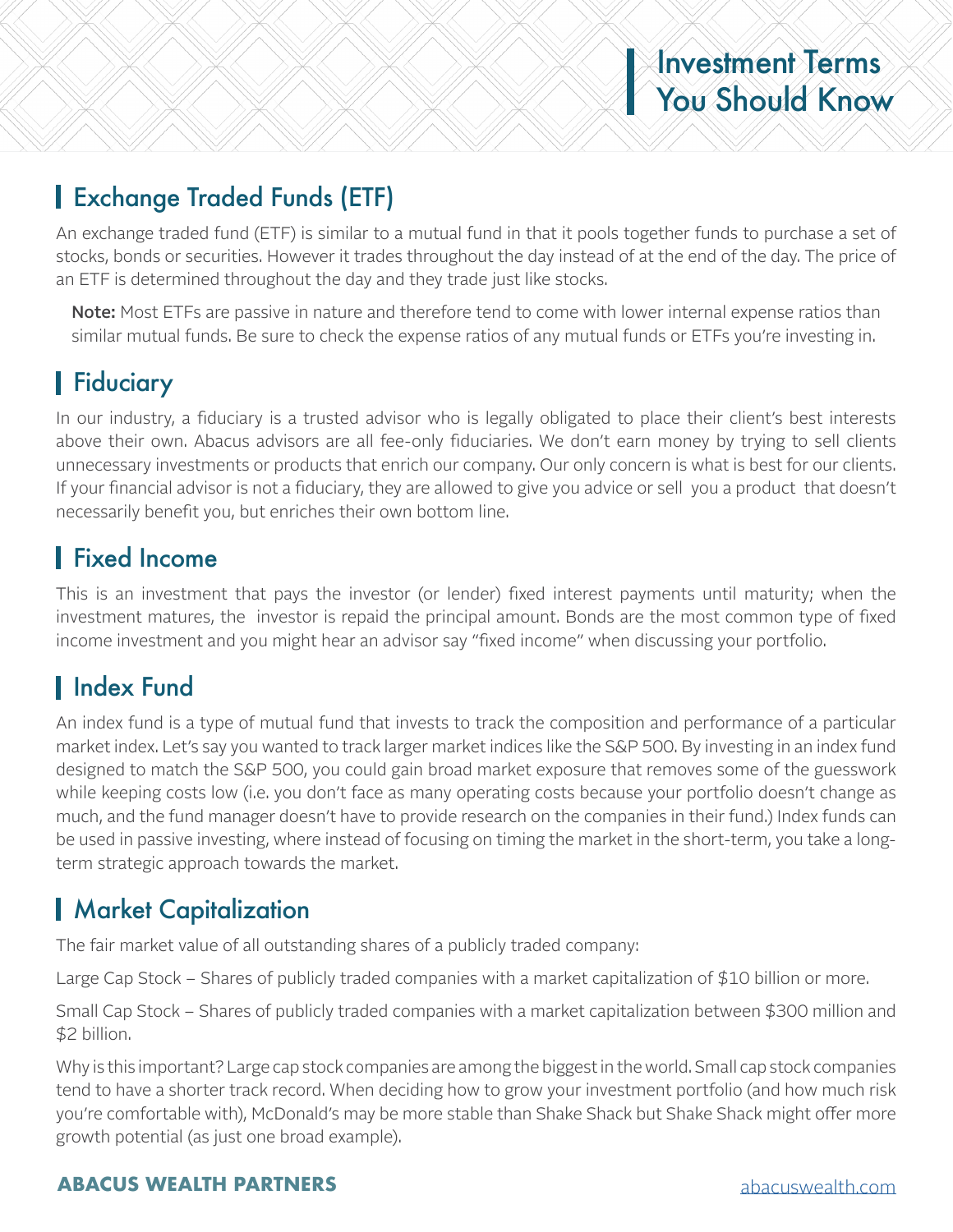# Investment Terms You Should Know

#### Mutual Funds

A mutual fund pools together money from a group of investors and purchases stocks, bonds and other securities. The fund acts as one investment and as the underlying securities increase or decrease in value, so does the overall value of the fund.

Mutual funds help individuals to take advantage of diversification, asset allocation and professional money management when they're unsure or don't have the time to do it themselves. Each mutual fund has a manager and a strategy for the fund's overall objective, which can be found in the fund's prospectus. Some may be geared towards growth or capital appreciation and others may be geared towards income generation or stability.

Even though a mutual fund may own stocks, bonds and other securities, its price does not fluctuate throughout the day, but instead is set at the end of each trading day. This means that if you want to purchase or sell a mutual fund, you will do so at the end of the day after its price has been set based on the value of its underlying securities.

Note: You'll likely see a variety of mutual fund offerings for you to choose from in your 401(k), 403(b) or TSP plan. Among these options you may see a Target Date Fund, which is a type of mutual fund whose asset allocation is set according to a selected time frame. The allocation becomes more conservative as the "target date" approaches.

# Point

Refers to 1% of the outstanding principal on a mortgage loan. For example, a broker could offer to lower the interest rate on a 30-year fixed mortgage by .25% if the homebuyer pays an additional point. On a \$200,000 mortgage, a point would cost the homebuyer an additional \$2,000 which they could pay up front or add to the loan balance.

#### **I REIT (Real Estate Investment Trust)**

A type of mutual fund that invests in real estate properties such as apartment buildings, offices, or retail stores. Since traditional real estate investing is highly illiquid, public REITs offer investors diversification by allowing them to invest in real estate while having the liquidity of a mutual fund trading on the stock market.

# **Risk Tolerance**

As an investor, this describes your comfort level with certain levels of uncertainty when it comes to fluctuations (large and small) in the value of your portfolio.

# **RMD (Required Minimum Distribution)**

A required minimum distribution (RMD) is the amount of money that must be distributed (or withdrawn) from an employer-sponsored retirement plan, such as a 401(k), traditional IRA, SEP account, or SIMPLE individual retirement account (IRA) by the account holder upon reaching retirement age. Under current law, RMDs must begin by April 1 of the year following the year the account holder reaches age 72.

#### **ABACUS WEALTH PARTNERS** abacuswealth.com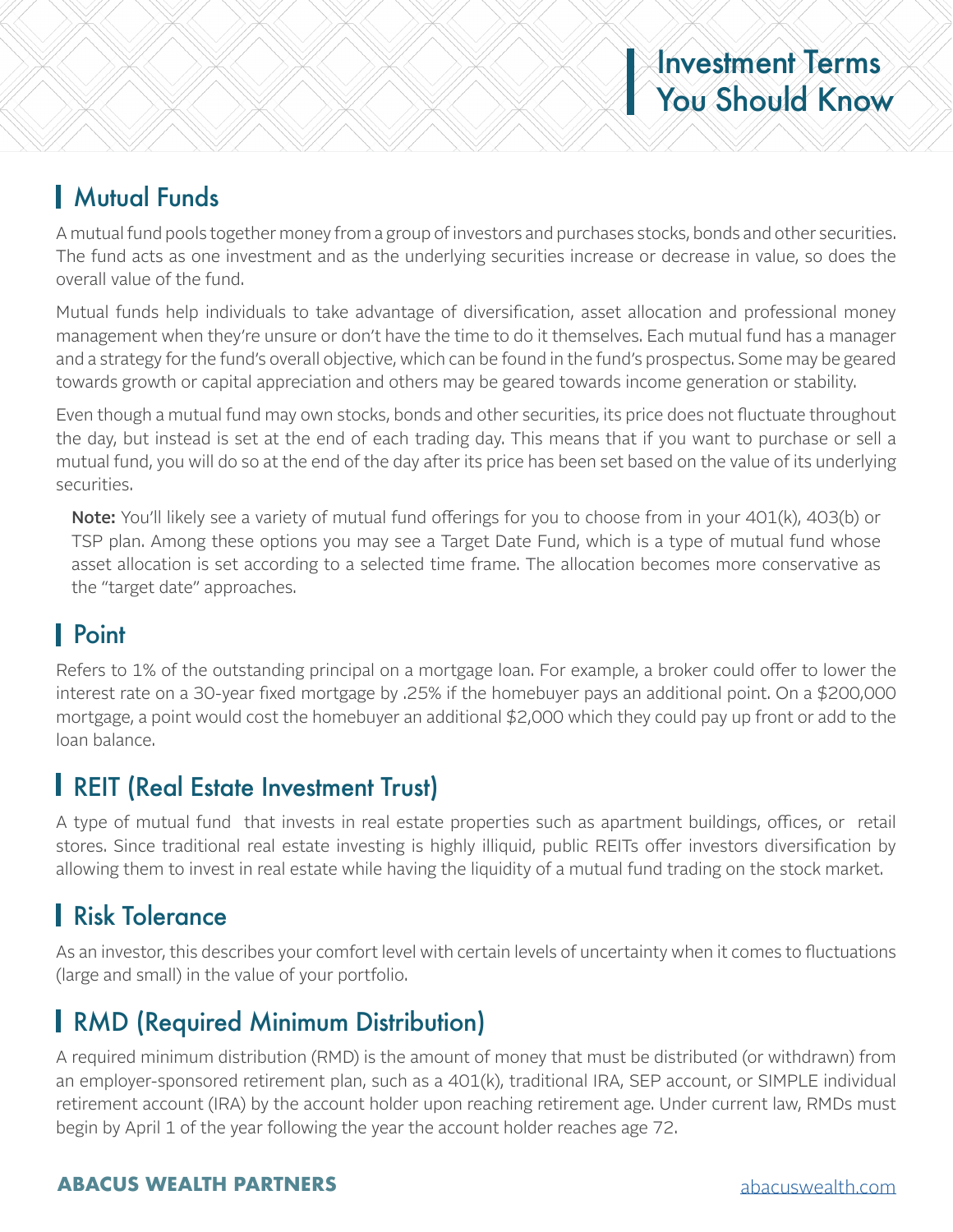Your RMDs are taxed as ordinary income, just like a salary, because the government wants to collect taxes on the money that has been growing tax-free in your account.

An RMD is any amount you must withdraw from a retirement account within a calendar year. Your annual RMD will shift depending on your age, life expectancy, and account balance. RMDs impact your retirement income plan, projected annual tax bill, and retirement lifestyle, making it necessary for you to understand what they are so you can build a plan that works for you.

# Russell 3000

A market index that tracks the performance of the 3,000 largest publicly traded U.S. companies. Russell's objective is to give a total view of the U.S. stock market by covering roughly 98% of all tradable stocks.

#### S&P 500

A market index that tracks the performance of 500 of the largest publicly traded U.S. companies on the New York Stock Exchange. By following the largest U.S. companies, the S&P 500 provides a window into the overall financial health of the U.S. economy.

# **I** Stocks

One share of stock represents a single share of ownership (equity) in a company. When you purchase a share of stock, you become a part owner in the company (proportionally to the number of shares owned by others) and you can even vote on how the company operates. The price of the stock will fluctuate up and down over time depending on how much an investor is willing to pay for it (or think it will be worth).

#### Taxable Account

An individual or joint investment account that can hold assets such as stocks, bonds, mutual funds, and REITs. Unlike retirement accounts, you can deposit or withdraw money without incurring penalties. Investors usually need to sell assets within the account when they need cash, and will also pay capital gains tax if they sell any asset at a gain.

# TOD (Transfer On Death)

A designation on an investment account that names a beneficiary to receive the assets within the account upon the account holder's death. TOD generally allows accounts to pass to beneficiaries outside the probate estate, avoiding the time and expense of the probate process. TOD designation is highly recommended to our clients who do not have a living trust. Naming beneficiaries is an important part of fulfilling your post-life wishes and determining your legacy after you've gone.

# POD (Payable On Death)

A designation on a bank account or certificate of deposit that names a beneficiary to receive the assets within the account upon the account holder's death. This similarly determines and protects your wishes.

#### **ABACUS WEALTH PARTNERS** abacuswealth.com